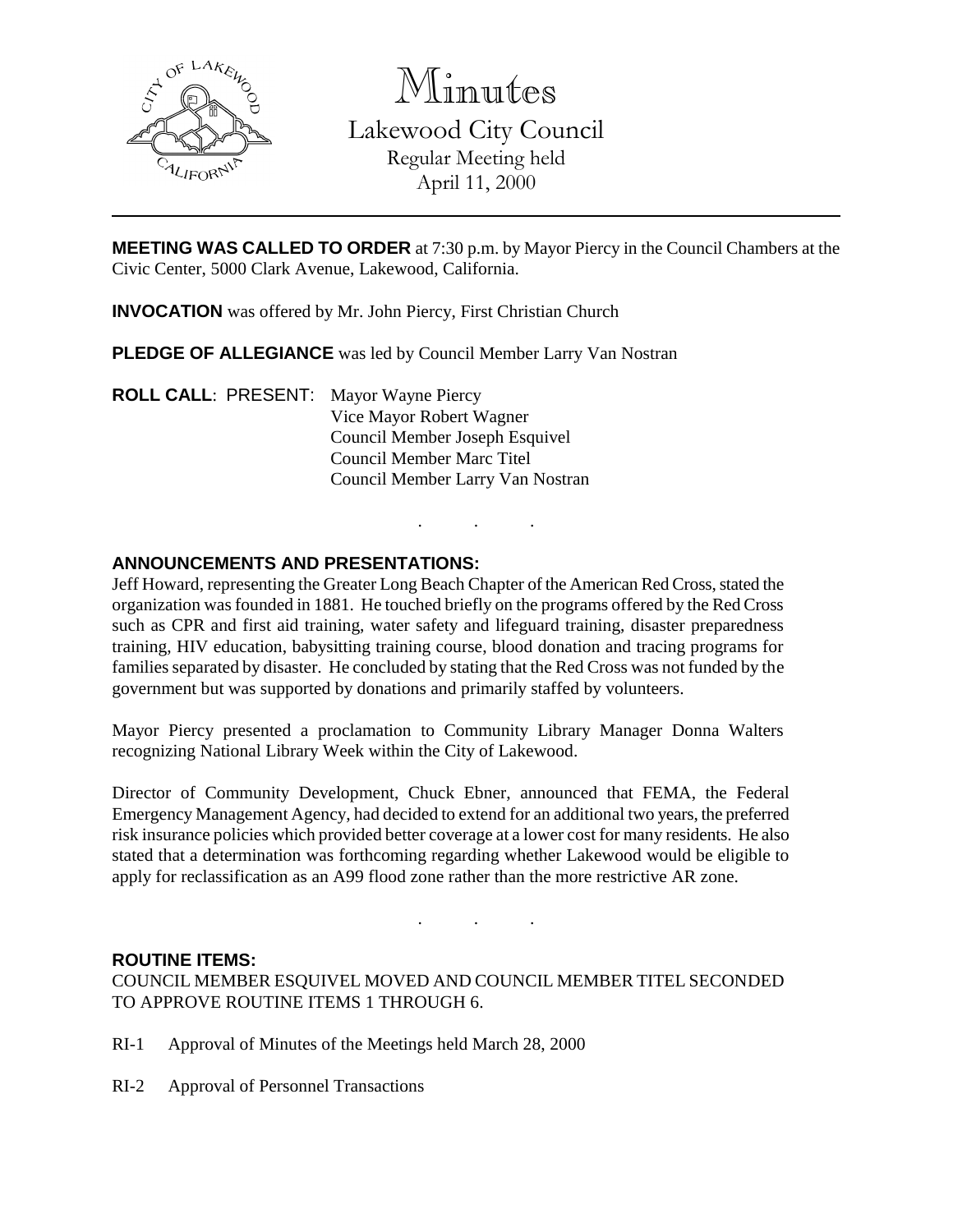City Council Minutes April 11, 2000 Page 2

#### **ROUTINE ITEMS:** Continued

- RI-3 Approval of Registers of Demands dated March 23, and March 30, 2000
- RI-4 Approval of Amendment to Engineering Services Agreement with Geoscience for Water Well 15A Construction Inspection
- RI-5 Approval of Consulting Contract for Testing Services for Local Pavement Rehab Project, Public Works Contract No. 00-06
- RI-6 Approval of Amendment to Video Distribution Agreements with Intermedia, Inc.

UPON ROLL CALL VOTE, THE MOTION WAS APPROVED:

AYES: COUNCIL MEMBERS: Van Nostran, Esquivel, Titel, Wagner and Piercy NAYS: COUNCIL MEMBERS: None

# **1.1 • AWARD OF BID FOR PUBLIC WORKS PROJECT NO. 2000-12, CDBG HARDSCAPE PROJECT**

. . .

The Director of Public Works, Lisa Rapp, presented an oral report based on her memorandum contained in the agenda packet and stated eight bids had been received for the repair of sidewalks, curbs and gutters in various locations and for the construction of handicapped ramps. She reported that staff had verified the contractor's references and license. It was the recommendation of staff that the City Council award the contract for the CDBG Hardscape Improvement Project to the low bidder, Worthy Construction Company, Inc., in the amount of \$270,400 and authorize staff to approve change orders in an amount not to exceed \$150,000.

Council Member Titel questioned the change order amount in relation to the amount of the contract. Ms. Rapp responded by stating that change order amounts were normally limited to five percent. However, based on the low unit price in the bid and conditional on the satisfaction with the quality of the work, staff would like the opportunity to expand the scope of work to include additional locations, up to the amount originally budgeted for the project.

Mayor Piercy opened the public hearing at 7:49 p.m. and called for anyone in the audience wishing to address the City Council on this matter. There was no response.

#### COUNCIL MEMBER VAN NOSTRAN MOVED AND COUNCIL MEMBER ESQUIVEL SECONDED TO APPROVE STAFF'S RECOMMENDATION. UPON ROLL CALL VOTE, THE MOTION WAS APPROVED:

. . .

AYES: COUNCIL MEMBERS: Van Nostran, Esquivel, Titel, Wagner and Piercy NAYS: COUNCIL MEMBERS: None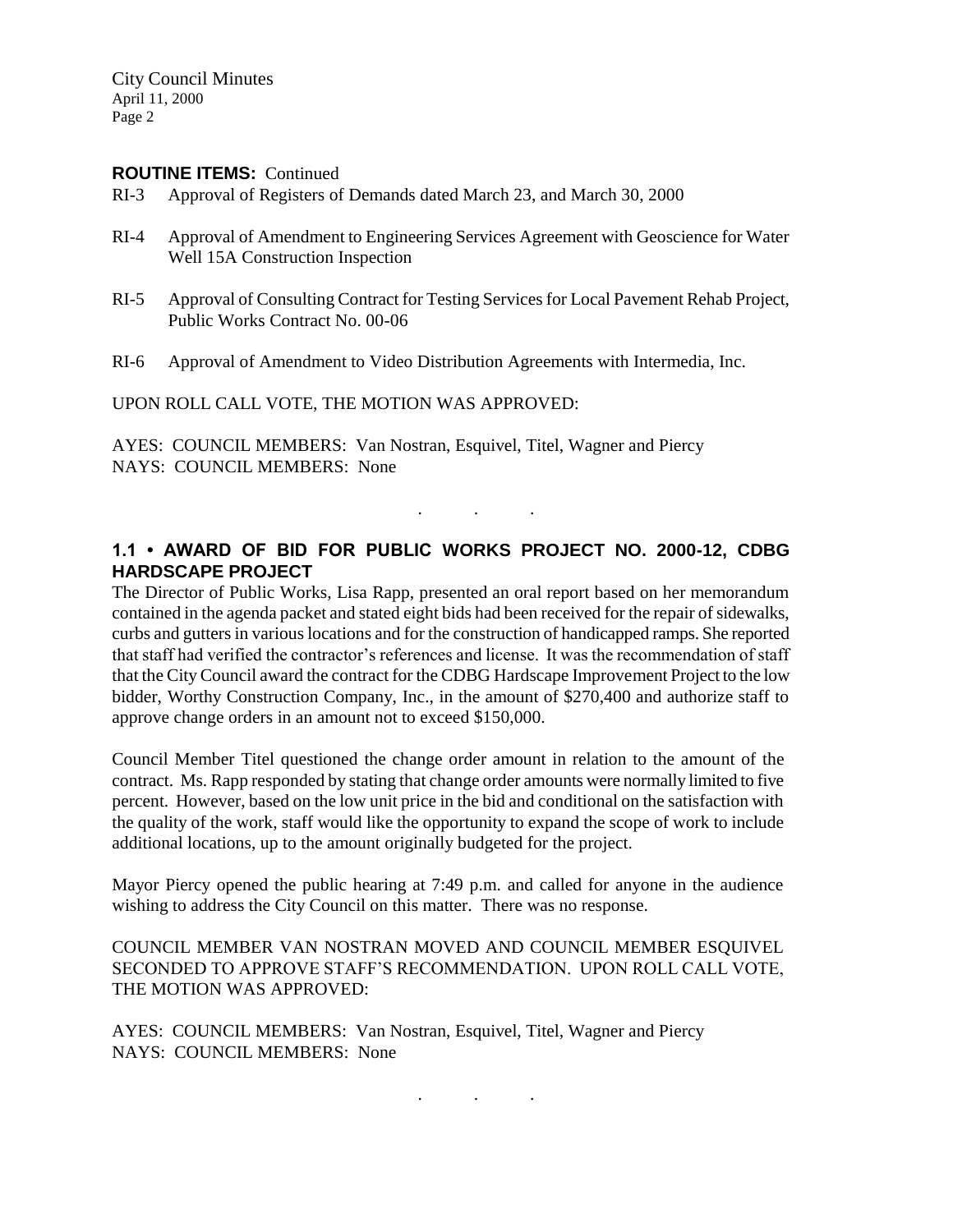## **1.2 • AWARD OF BID FOR PUBLIC WORKS PROJECT NO. 00-13, LOCAL STREET PAVEMENT REHAB – CDBG**

The Public Works Director presented an oral report based on her memorandum contained in the agenda packet and reported four bids had been received for a project to resurface about 9.5 miles of residential streets and 1.5 miles of alleys. The project would be funded with Community Development Block Grant funds. It was the recommendation of staff that the City Council award the contract for Public Works Project No. 99-13 to Excel Paving Company in the amount of \$1,097,750; approve an agreement with Associated Soils Engineering, Inc., in an amount of \$27,000 to provide testing services; and authorize staff to approve a cumulative total of change orders not to exceed \$50,000.

Mayor Piercy opened the public hearing at 7:52 p.m. and called for anyone in the audience wishing to address the City Council on this matter. There was no response.

COUNCIL MEMBER TITEL MOVED AND VICE MAYOR WAGNER SECONDED TO CLOSE THE PUBLIC HEARING AND APPROVE STAFF'S RECOMMENDATION. UPON ROLL CALL VOTE, THE MOTION WAS APPROVED:

AYES: COUNCIL MEMBERS: Van Nostran, Esquivel, Titel, Wagner and Piercy NAYS: COUNCIL MEMBERS: None

 $\mathcal{L}^{\mathcal{L}}$  . The simple state  $\mathcal{L}^{\mathcal{L}}$ 

### **2.1 • OPPOSING SENATE BILL 402**

Mayor Piercy stated that the Intergovernmental Relations Committee had recommended taking a position of opposition to pending Senate Bill 402 which would mandate compulsory and binding arbitration. He noted that many cities had determined the Bill would be detrimental to city governments and had taken similar positions of opposition.

RESOLUTION NO. 2000-20; A RESOLUTION OF THE CITY COUNCIL OF THE CITY OF LAKEWOOD OPPOSING SENATE BILL 402

COUNCIL MEMBER ESQUIVEL MOVED AND COUNCIL MEMBER VAN NOSTRAN SECONDED TO ADOPT RESOLUTION NO. 2000-20. UPON ROLL CALL VOTE, THE MOTION WAS APPROVED:

AYES: COUNCIL MEMBERS: Van Nostran, Esquivel, Titel, Wagner and Piercy NAYS: COUNCIL MEMBERS: None

. . .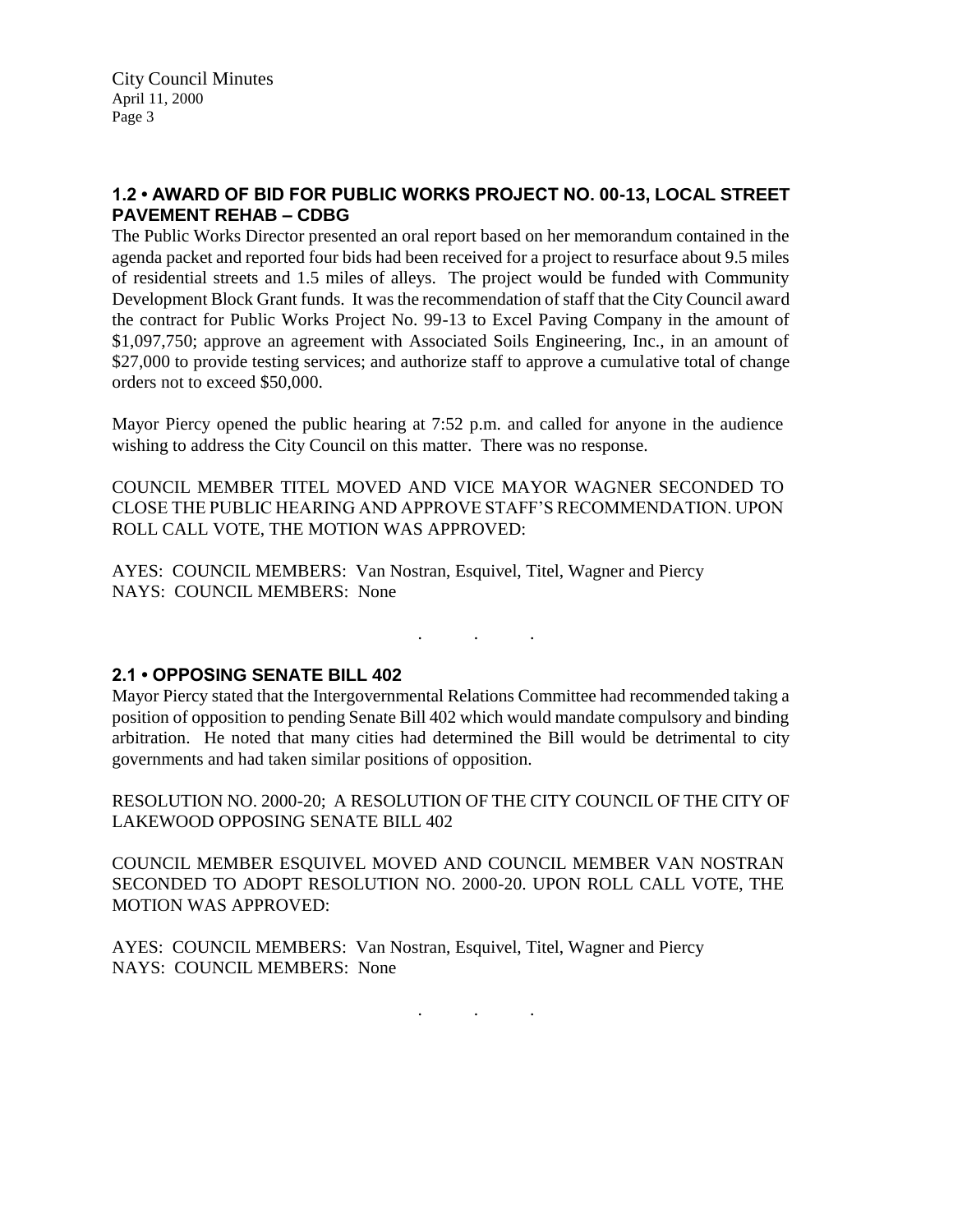## **3.1 • APPOINTMENTS TO GOVERNMENTAL ASSOCIATIONS, ORGANIZATIONS & COMMITTEES**

Mayor Piercy presented the proposed list of annual appointments to governmental associations, organizations and committees.

| California Contract Cities Association                                                      | Piercy – Representative                                | Esquivel - Alternate |
|---------------------------------------------------------------------------------------------|--------------------------------------------------------|----------------------|
| California Joint Powers Insurance Authority Van Nostran - Representative Esquivel-Alternate |                                                        |                      |
| <b>Consolidated Youth Services Network</b><br>Policy Board<br><b>Advisory Board</b>         | Piercy – Representative<br>Carol Flynn Jacoby (Admin.) | Titel - Alternate    |
| Gateway Cities COG Board                                                                    | Titel – Representative                                 | Piercy - Alternate   |
| <b>Greater Los Angeles County</b><br><b>Vector Control District</b>                         | Titel – Representative                                 |                      |
| Job Training Partnership Act                                                                | Esquivel – Policy Board<br>Pat Stover - Advisory Board |                      |
| League of California Cities<br>L.A. County Division                                         | Van Nostran – Representative Wagner - Alternate        |                      |
| <b>City Selection Committee</b>                                                             | Piercy – Representative                                | Esquivel - Alternate |
| <b>Annual League Conference</b>                                                             | Esquivel – Representative                              |                      |
| L.A. County Metropolitan Transportation<br><b>Authority City Selection Committee</b>        | Esquivel – Representative Van Nostran - Alternate      |                      |
| L.A. County Sanitation District #3 $&$ #19                                                  | Piercy – Representative                                | Wagner - Alternate   |
| So. Calif. Association of Governments (SCAG)<br><b>General Assembly</b>                     | Titel – Representative                                 | Piercy - Alternate   |
| <b>Southeast Water Coalition Policy Board</b>                                               | Titel – Representative                                 |                      |
| <b>STANDING COMMITTEES</b><br><b>Intergovernmental Relations</b>                            | Piercy – Chair                                         | Wagner - Member      |
| Solid Waste Management                                                                      | Wagner – Chair                                         | Piercy - Member      |
| <b>Public Safety</b>                                                                        | Esquivel – Chair                                       | Van Nostran - Member |
| Park Development/Community Services                                                         | Van Nostran - Chair                                    | Esquivel - Member    |